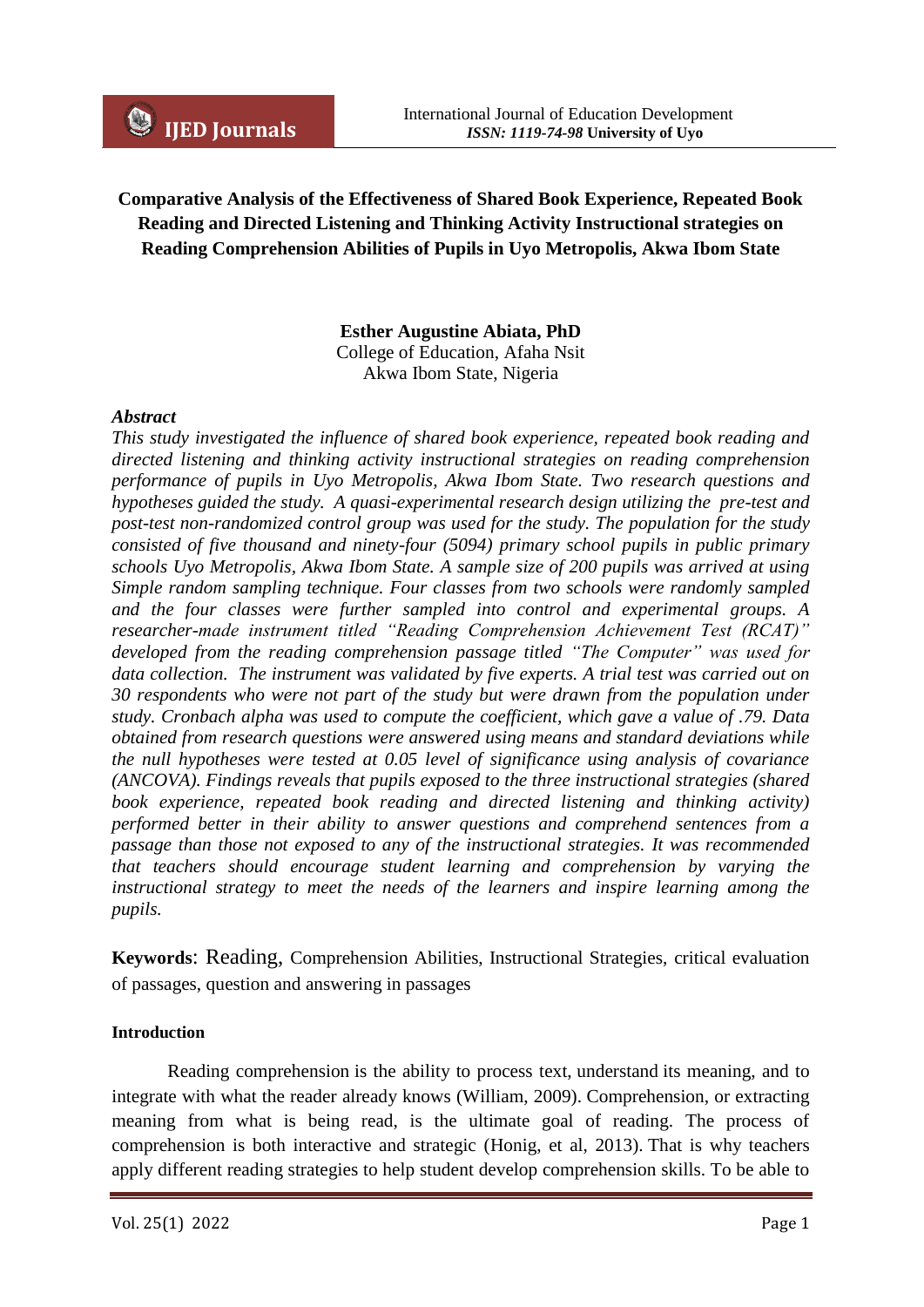make sense of written material, pupils more often than not, try to make connections between what they read and what they already know. This is then followed by thinking deeply about what they have read. It should be noted that comprehension goes beyond just the ability to answer questions on a spoken or written passage correctly. This is because it is possible for a test-wise student to detect where the answer to a question is in a passage and just write same down with a little modification and score a fair point. During a reading comprehension exercise, the reader is actively involved in a sort of meaning negotiation with the writer. The greater the number of the constituent words in the passage that the reader finds familiar, the wider the scope of comprehension (Olatunji, 2011). Fundamental skills required in efficient reading comprehension are knowing meaning of words, ability to understand meaning of a word from discourse context, ability to follow organization of passage and to identify antecedents and references in it, ability to draw inferences from a passage about its contents, ability to identify the main thought of a passage,

ability to answer questions answered in a passage, ability to recognize the literary devices or propositional structures used in a passage and determine its tone, to understand the situational mood (agents, objects, temporal and spatial reference points, casual and intentional inflections, etc.) conveyed for assertions, questioning, commanding, refraining etc. and finally ability to determine writer's purpose, intent and point of view, and draw inferences about the writer (discourse-semantics)(Committee on Learning Sciences, 2012*).* There are many reading strategies to improve reading comprehension and inferences. Each of these strategies could be adopted by the teacher as an instructional strategy. Research studies on reading and comprehension have shown that highly proficient teachers utilize a number of different strategies to comprehend various types of texts, strategies that are beneficial to students in order to improve their comprehension. This study considers ability to evaluate a story or passage critically and question and answer technique.

The child's ability to evaluate a story or passage critically is another component of reading comprehension. Critically evaluation has to do with the pupil's ability to talk about the characters in a story, evaluate the authenticity of a story and pass judgment to ascertain whether the character behaved well or acted well in the circumstance. It requires an individual to give a verdict to assess whether a character is good or bad as portrayed in a story or passage (Adam, 2004). The ability to evaluate critically what is read requires the reader's ability to distinguish between good or bad, love or hatred depending on the circumstances. The child should be able to note what is real or fictions in order to be able to note the up-to-date information presented. Pupils can do this starting from the early childhood and primary level of education provided there is the use of good teaching strategies.

It is also worthy of note that, reading comprehension is the ability to develop skill in reading to answer questions. Proficiency in finding the answer to a question can be helpful in a variety of reading situation. It is important at times to choose the main idea, to predict outcomes, to follow directions and to perform other activities connected with reading.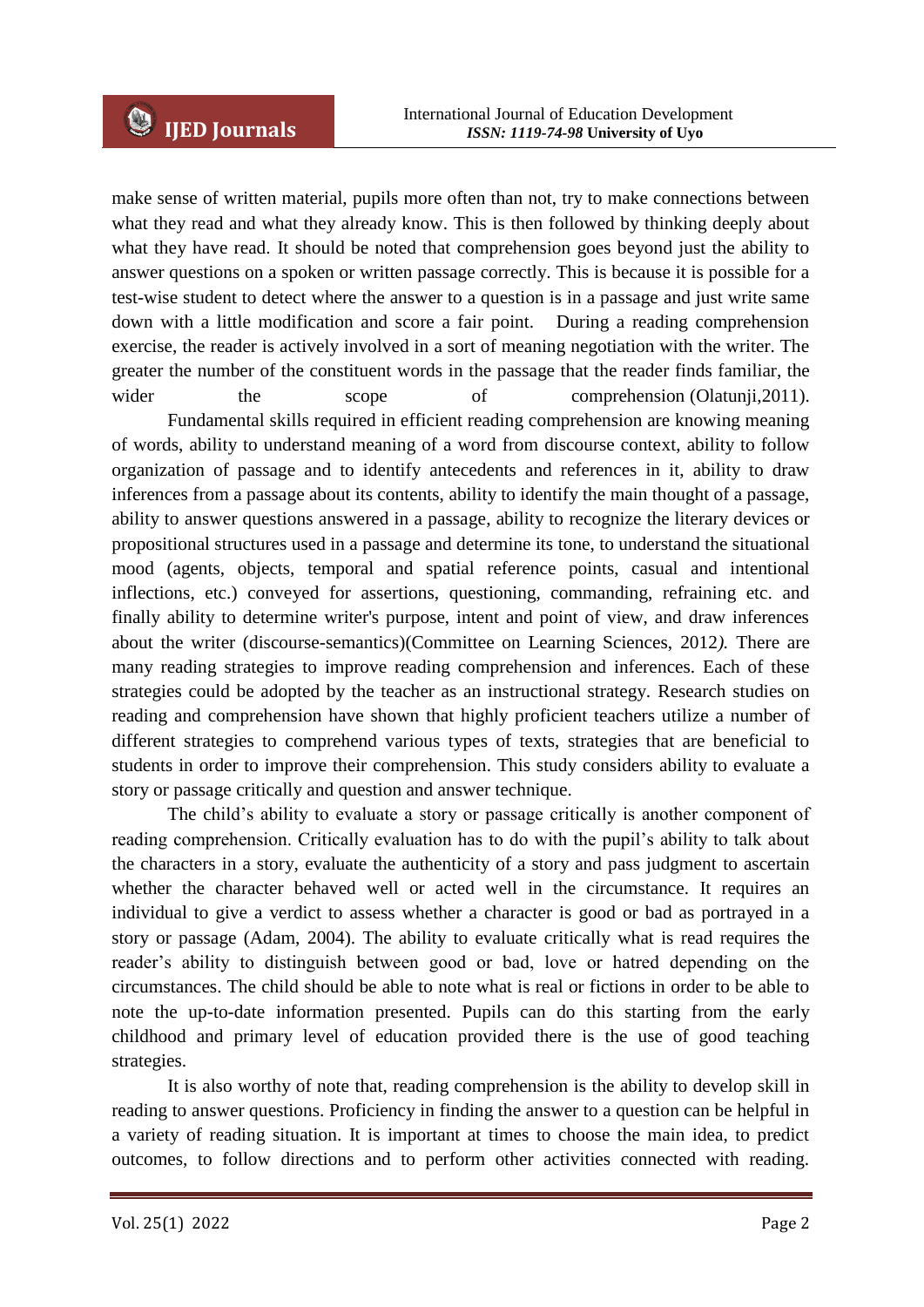Answers are relatively easy to find when the questions are partly couched in the exact words of the writer, with the immature reader or the one who has difficulty in reading to find the answer to a question, this type of question may be used at first. If the writer says: "Susan's father gave her a kitten for her birthday", the reader may ask: "What did Susan's father give her for her birthday?". In asking questions to young readers, words like what, why, if used in the formulation of questions at this level can encourage or discourage critical thinking in a child. Not only will the pupils gain skills in finding answers to questions that are stated by others, but will avoid overdependence on the teachers. Finding answers to questions in a story or a passage read will also help the pupils to develop the ability to formulate significant questions for themselves as purposes for reading. Some practices that can be of value in developing skills in answering questions by pupils include among other, reading to answer questions stated by the teacher, reading to answer questions stated at the end of a selected reading passage and reading to answer questions brought out by watching a film or listening to stories. The ability to answer questions correctly from a story or passage is an indication that the individual understands what he has read.

#### **Statement of the Problem**

Reading is the foundation for effective learning and communication. It forms the bedrock for learning in other disciplines and making constructive ideas not just in classroom but in life generally. However, a progressive decline in the reading culture has reflected not just in poor grades in English language, but in students lacking confidence in expressing their ideas, themselves and even in understanding teachers as well as others. The problem of poor reading culture among younger Nigerians is a national menace that requires urgent action and sustained attention. The search for solutions in the classroom is the application of varying instructional strategies by the teachers to arouse student attention and maintain their motivation to reading and learning in general. However, some teachers are struggling to find the right teaching methods to assist in instruction and are also failing in the making the right choice in application of a particular instructional strategy that fits a particular unit of subject in reading comprehension. That is, not one instructional strategy should be used to teach all topics in reading comprehension. Teachers who fail to apply different and appropriate instructional strategies for each unit of instruction will not make the most of instruction. This in effect, will affect negatively instruction, which by extension, will also impact negatively on student performance. This study thus, intends to compare three different instructional strategies on different reading and comprehension topics to help the teacher make the right choice in choosing which is best for each topic.

### **Purpose of the Study**

The main purpose of this study was to compare the effectiveness of shared book experience, repeated book reading and directed listening and thinking activity instructional strategies on the comprehension achievement of pupils in Uyo Metropolis, Akwa Ibom State. Specifically, the study sought to achieve the following objectives: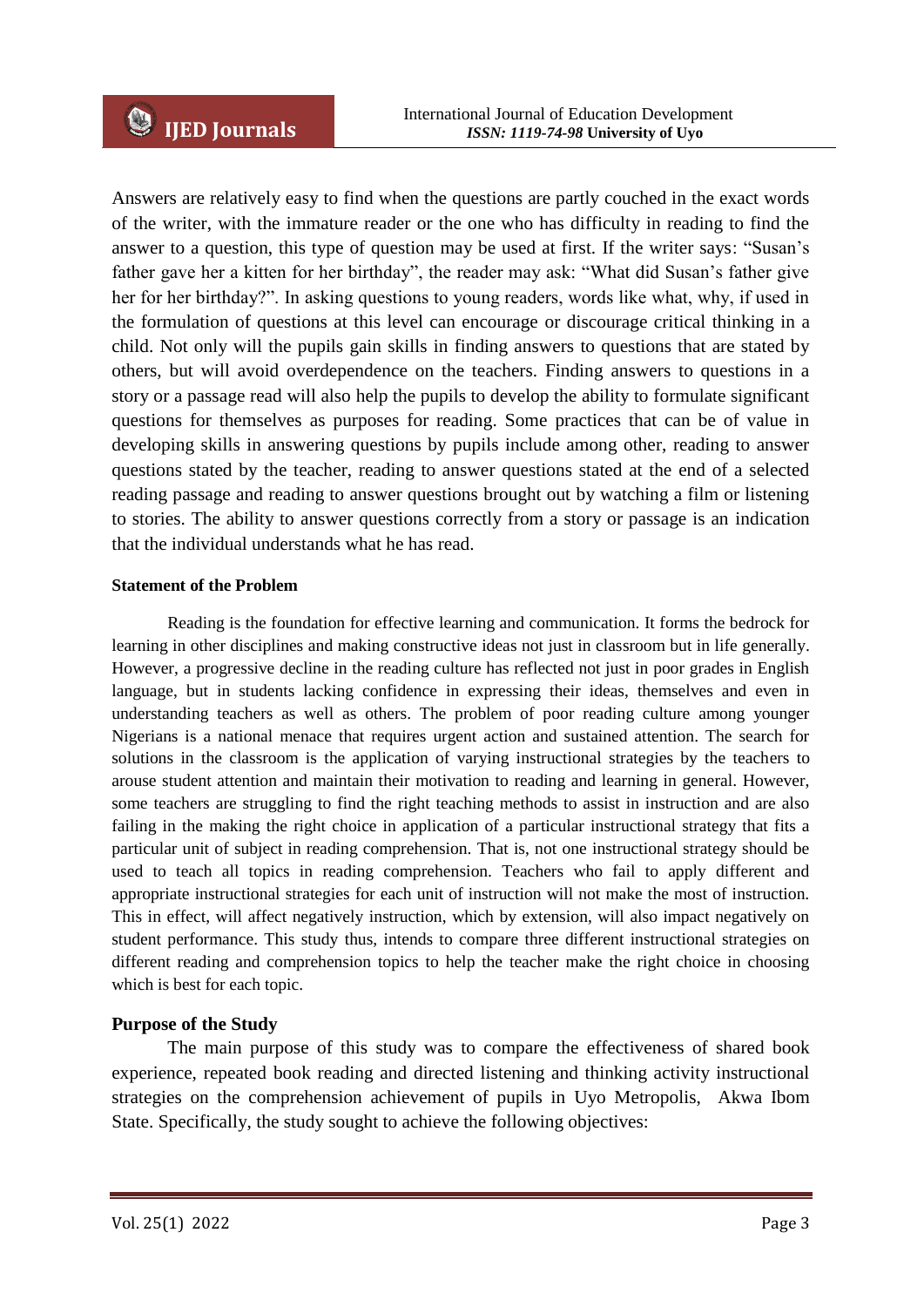- 1. To determine pupils' performance in critical evaluation when exposed to shared book experience, repeated book reading and directed listening and thinking activity instructional strategies.
- 2. To ascertain pupils' performance in question answering when exposed to shared book experience, repeated book reading and directed listening and thinking activity instructional strategies.

### **Research Questions**

The following research questions guided the study.

- 1. What is the difference in the performance of pupils' in critical evaluation when exposed to shared book experience, repeated book reading and directed listening and thinking activity?
- 2. What is the difference in the performance of pupils' in question answering when exposed to shared book experience, repeated book reading and directed listening and thinking activity?

## **Null Hypotheses**

The following null hypotheses guided the study

- 1. There is no significant difference in the performance of pupils' in critical evaluation when exposed to shared book experience, repeated book reading and directed listening and thinking activity.
- 2. There is no significant difference in the performance of pupils' in question answering when exposed to shared book experience, repeated book reading and directed listening and thinking activity.

### **Methodology**

A quasi-experimental research design of pre-test and post-test non-equivalent control group was used for the study. The population for the study consisted of five thousand and ninety-four (5094) (1034 males and 1360 females) primary school pupils in public primary schools in Uyo Metropolis, Akwa Ibom State. Simple Random Sampling Technique was used to select four (4) public primary schools of intact classes of fifty (50) in the study area. Purposively, four intact classes from the selected schools were used for the selection, giving a total number of 200 (comprising 93 males and 107 females). A researcher-made instrument titled "Reading Comprehension Achievement Test (RCAT)" developed from the reading comprehension passage titled "The Computer" was used for data collection. The instrument contained 20 items, measuring pupils' ability to answer questions and ability to critically evaluate passages. Face and content validity was carried on the instrument by five experts, two from the Department of Early Childhood Education, two in the Department of English and one from Test and Measurement in the Department of Educational Foundation, College of Education, Afaha Nsit, Akwa Ibom State. To determine the reliability of the instrument, a trial test was carried out on 30 respondents who were not part of the study but were drawn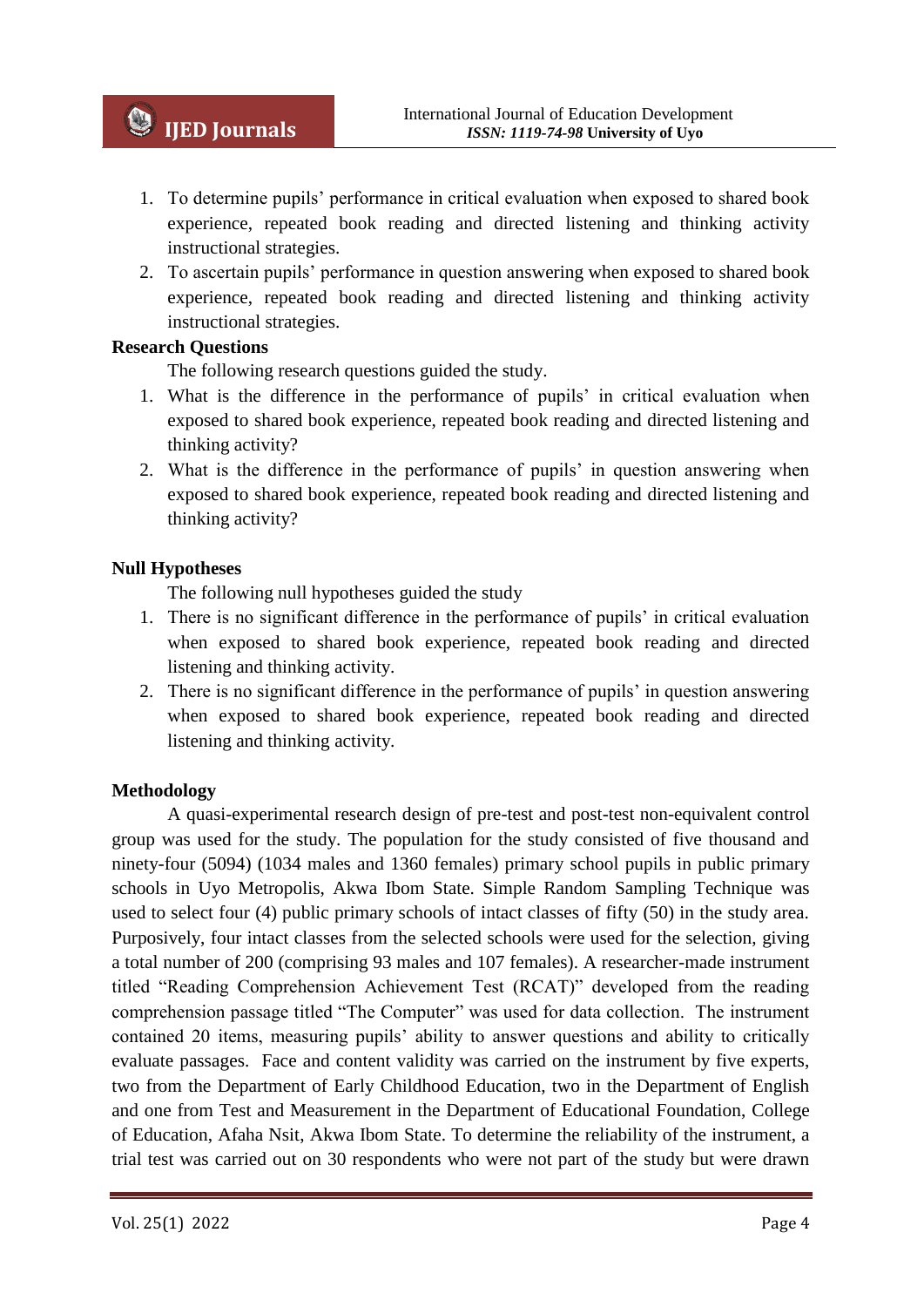from the population under study. A reliability coefficient of .79 was obtained signifying that the instrument was reliable. The instrument was administered to the subjects (pupils) as pretest and post-test as achievement test. Data obtained from research questions were answered using means and standard deviations while the null hypotheses were tested at 0.05 level of significance using analysis of covariance (ANCOVA). When the p value is less than 0.05 (P0.05) level of significance, the null hypothesis is accepted.

#### **Results**

**Research Question 1:** What is the difference in the performance of pupils' in critical evaluation when exposed to shared book experience, repeated book reading and directed listening and thinking activity?

|  | <b>Table 1:</b> Mean difference in pupils' ability to evaluate critically from a passage before and |  |  |  |  |
|--|-----------------------------------------------------------------------------------------------------|--|--|--|--|
|  | after exposure to three instructional strategies.                                                   |  |  |  |  |

| <b>Variables</b>          | <b>Pretest</b>          |           | <b>Posttest</b> | Mean gain |      |
|---------------------------|-------------------------|-----------|-----------------|-----------|------|
|                           | $\overline{\mathbf{X}}$ | <b>SD</b> | $\overline{X}$  | <b>SD</b> |      |
| <b>Experimental group</b> |                         |           |                 |           |      |
| Shared book experience    | 3.62                    | 1.46      | 8.80            | 0.60      | 5.18 |
| Repeated book reading     | 4.11                    | 0.95      | 9.87            | 0.37      | 5.76 |
| $DLTA*$                   | 3.91                    | 1.14      | 9.36            | 0.49      | 5.45 |
| Control group             | 4.12                    | 1.38      | 6.44            | 0.95      | 2.32 |

*\*DLTA = Directed Listening and Thinking Activity*

Analysis in Table 1 shows that the post-test mean scores of pupils exposed to the three instructional strategies (shared book experience:  $x = 8.80$ ); repeated book reading (x = 9.87); and directed listening and thinking activity ( $x = 9.36$ ) were greater than the post-test mean score of pupils in the control group ( $x = 6.44$ ). These results showed that the pupils exposed to shared book experience, repeated book reading and directed listening and thinking activity) performed better in their ability to evaluate critically from a passage than those not exposed to any of the instructional strategies. The mean score for each instructional strategy was also higher than that of the control group. This confirmed that pupils' exposed to the three instructional strategies performed better in their ability to evaluate critically from a passage than those not exposed. Thus, the three instructional strategies could be used to teach students critical evaluation of passages.

**Research Questions 2:** What is the difference in the performance of pupils' in question answering when exposed to shared book experience, repeated book reading and directed listening and thinking activity?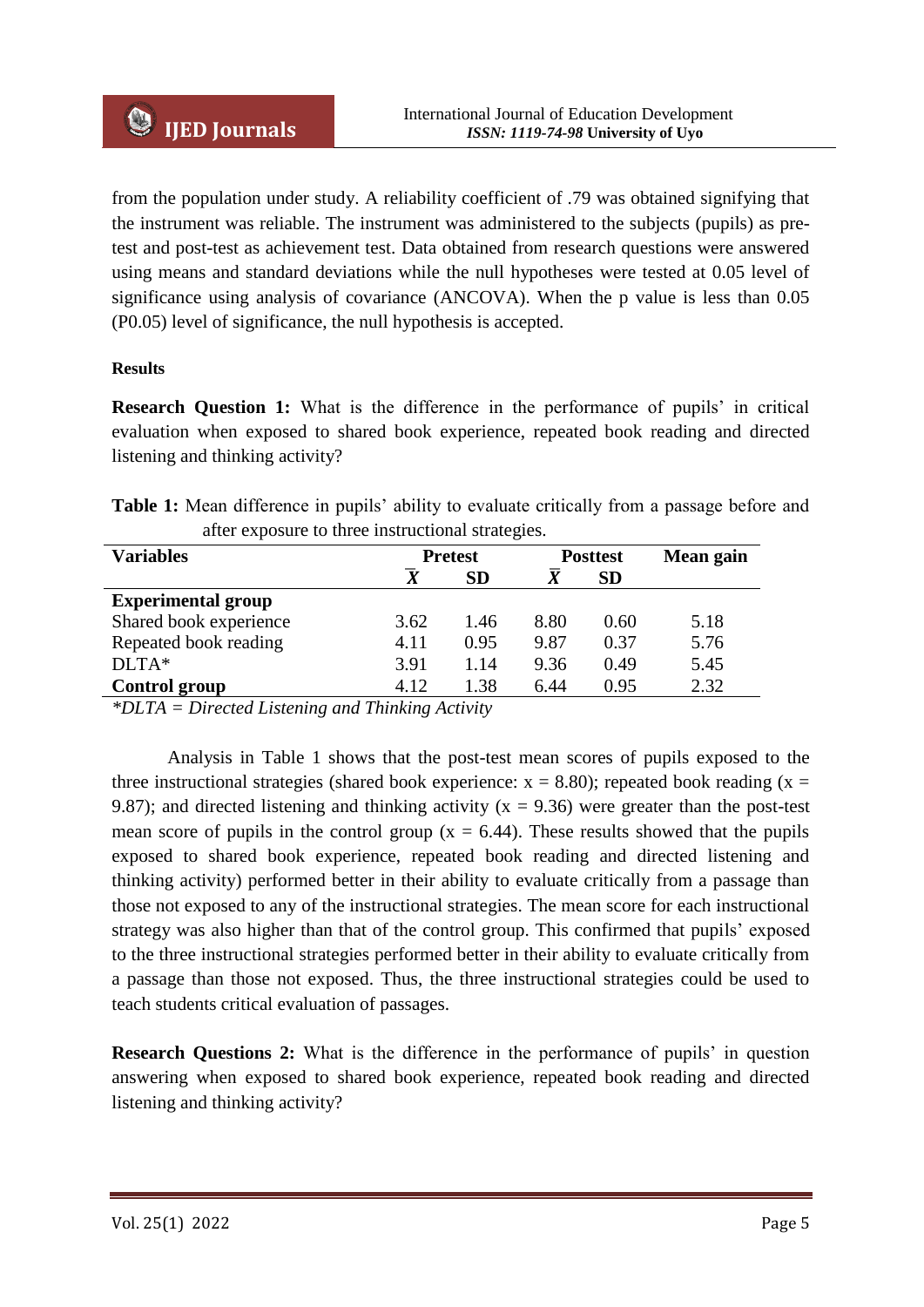|  | <b>Table 2:</b> Mean difference in pupils' ability to answer questions from a passage before and |  |  |  |  |
|--|--------------------------------------------------------------------------------------------------|--|--|--|--|
|  | after exposure to three instructional strategies.                                                |  |  |  |  |

| <b>Variables</b>          |      | <b>Pretest</b> |       | <b>Posttest</b> | Mean gain |
|---------------------------|------|----------------|-------|-----------------|-----------|
|                           |      | <b>SD</b>      |       | <b>SD</b>       |           |
| <b>Experimental group</b> |      |                |       |                 |           |
| Shared book experience    | 5.03 | 0.96           | 10.72 | 0.47            | 5.69      |
| Repeated book reading     | 5.01 | 0.57           | 11.71 | 0.70            | 6.7       |
| $DLTA*$                   | 4.60 | 0.83           | 11.15 | 0.55            | 6.55      |
| <b>Control group</b>      | 4.81 | 0.86           | 6.57  | 0.98            | 1.76      |

\*DLTA = Directed Listening and Thinking Activity

Analysis in Table 2 shows that the post-test mean scores of pupils exposed to the three instructional strategies (shared book experience:  $x = 10.72$ ); repeated book reading (x = 11.15); and directed listening and thinking activity ( $x = 11.15$ ) were greater than the post-test mean score of pupils in the control group ( $x = 6.57$ ). This implies that, pupils exposed to the three instructional strategies (shared book experience, repeated book reading and directed listening and thinking activity) performed better in their ability to answer questions from a passage than those not exposed to any of the instructional strategies. The mean score for each instructional strategy was also higher than that of the control group. This confirmed that pupils' exposed to the three instructional strategies performed better in their ability to answer questions from a passage than those not exposed.

**Ho1**: There is no significant difference in the performance of pupils' in critical evaluation when exposed to shared book experience, repeated book reading and directed listening and thinking activity.

| Source of              | <b>Sum of Squares</b> | df             | <b>Mean</b> | Compound       | p-value |
|------------------------|-----------------------|----------------|-------------|----------------|---------|
| <b>Variation</b>       |                       |                | square      | <b>F-ratio</b> |         |
| Corrected model        | 202.442               | 2              | 101.221     | 13.933         | $.000*$ |
| Intercept              | 15.322                |                | 15.322      | 2.109          | $.005*$ |
| Pretest                | 18.441                |                | 18.441      | 2.538          | $.001*$ |
| Group                  | 111.141               | $\overline{2}$ | 55.571      | 7.649          | $.000*$ |
| Error                  | 1431.212              | 197            | 7.265       |                |         |
| Total                  | 18314.64              | 200            |             |                |         |
| <b>Corrected Total</b> | 1633.654              | 199            |             |                |         |

**Table 3:** Summary of Analysis of Covariance (ANCOVA) on difference in pupils ability to evaluate critically when exposed to the three instructional strategies (shared book experience, repeated book reading and directed listening and thinking activity)

*\* Significant at .05 alpha level.*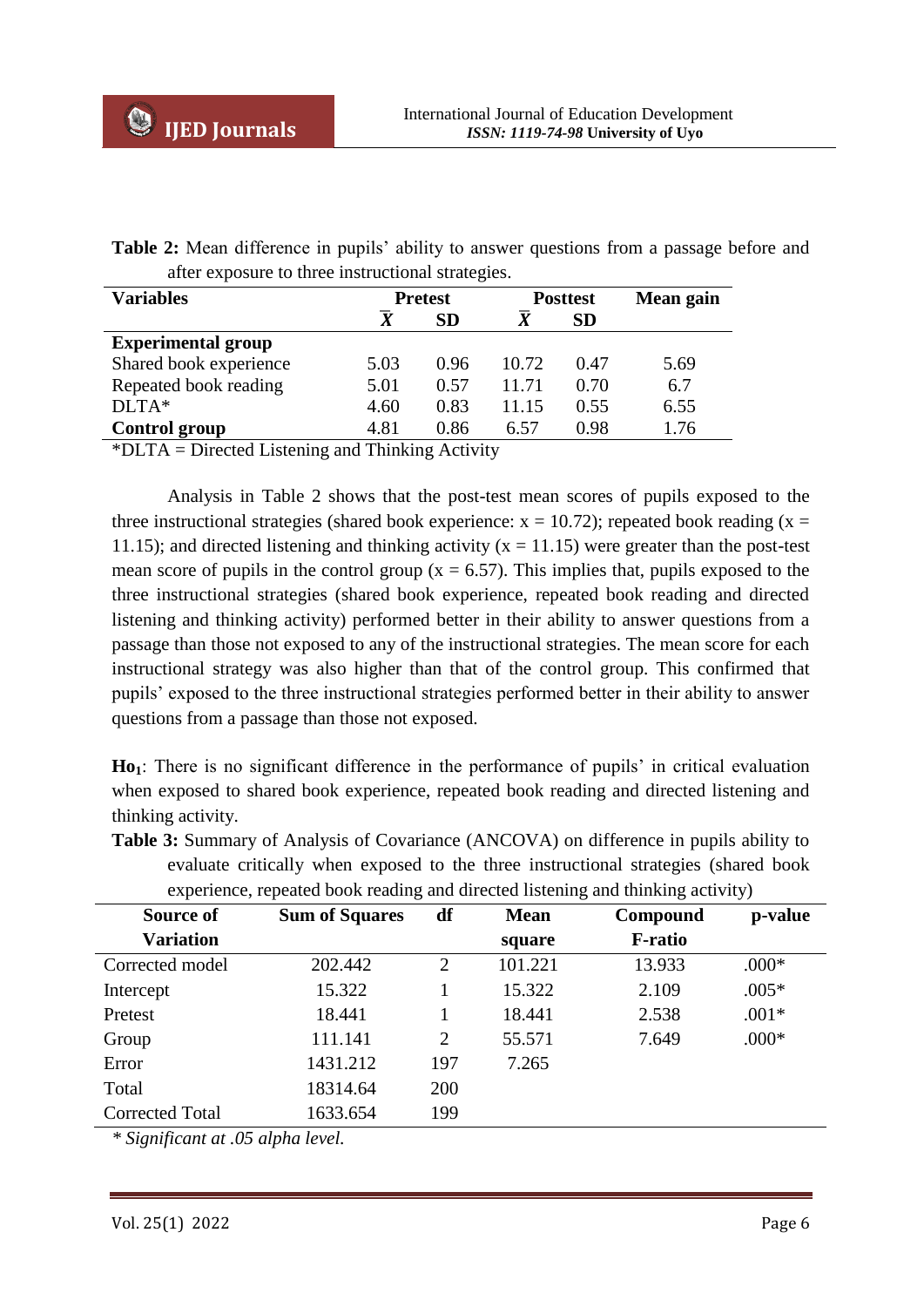Table 3 shows that the calculated F-value of 7.649 in respect of the between group treatment of the three instructional strategies was significant at .000 p-value. The p-value (.000) was significant because it was less than .05 alpha level at degrees of freedom of 2 and 200. This result indicates that the pupils differ significantly in their ability to evaluate critically when exposed to the three instructional strategies. Hence, hypothesis six was rejected.

**Ho2:** There is no significant difference in the performance of pupils' in question answering when exposed to shared book experience, repeated book reading and directed listening and thinking activity.

| experience, repeated book reading and directed listening and thinking activity) |                       |                |             |                |                |  |  |  |
|---------------------------------------------------------------------------------|-----------------------|----------------|-------------|----------------|----------------|--|--|--|
| Source of                                                                       | <b>Sum of Squares</b> | df             | <b>Mean</b> | Compound       | $\mathbf{p}$ - |  |  |  |
| <b>Variation</b>                                                                |                       |                | square      | <b>F-ratio</b> | value          |  |  |  |
| Corrected model                                                                 | 217.036               | 2              | 108.518     | 10.200         | $.000*$        |  |  |  |
| Intercept                                                                       | 25.429                |                | 25.429      | 2.390          | .649           |  |  |  |
| Pretest                                                                         | 22.445                |                | 22.445      | 2.109          | $.001*$        |  |  |  |
| Group                                                                           | 163.408               | $\overline{2}$ | 81.704      | 7.679          | $.000*$        |  |  |  |
| Error                                                                           | 2096.045              | 197            | 10.639      |                |                |  |  |  |
| Total                                                                           | 2517.21               | 200            |             |                |                |  |  |  |
| <b>Corrected Total</b>                                                          | 2313.081              | 199            |             |                |                |  |  |  |

**Table 4:** Summary of Analysis of Covariance (ANCOVA) on difference in pupils ability to answer questions when exposed to the three instructional strategies (shared book

*\* Significant at .05 alpha level.* 

Table 4 shows that the calculated F-value of 7.679 in respect of the between group treatment of the three instructional strategies was significant at .000 p-value. The p-value (.000) was significant because it was less than .05 alpha level at degrees of freedom of 2 and 200. This result indicates that the pupils differ significantly in their ability to answer questions when exposed to the three instructional strategies. Hence, hypothesis three was rejected.

### **Discussion of Findings**

# **Pupils' ability to evaluate critically when exposed to the three instructional strategies (Shared Book Experience, Repeated Book Reading and Directed Listening and Thinking Activity)**

The results in Table 6 showed that the pupils exposed to shared book experience, repeated book reading and directed listening and thinking activity performed better in their ability to evaluate critically from a passage than those not exposed to any of the instructional strategies. The mean score for each instructional strategy was also higher than that of the control group. This further confirmed that pupils exposed to the three instructional strategies perform better in their ability to evaluate critically from a passage than those not exposed. To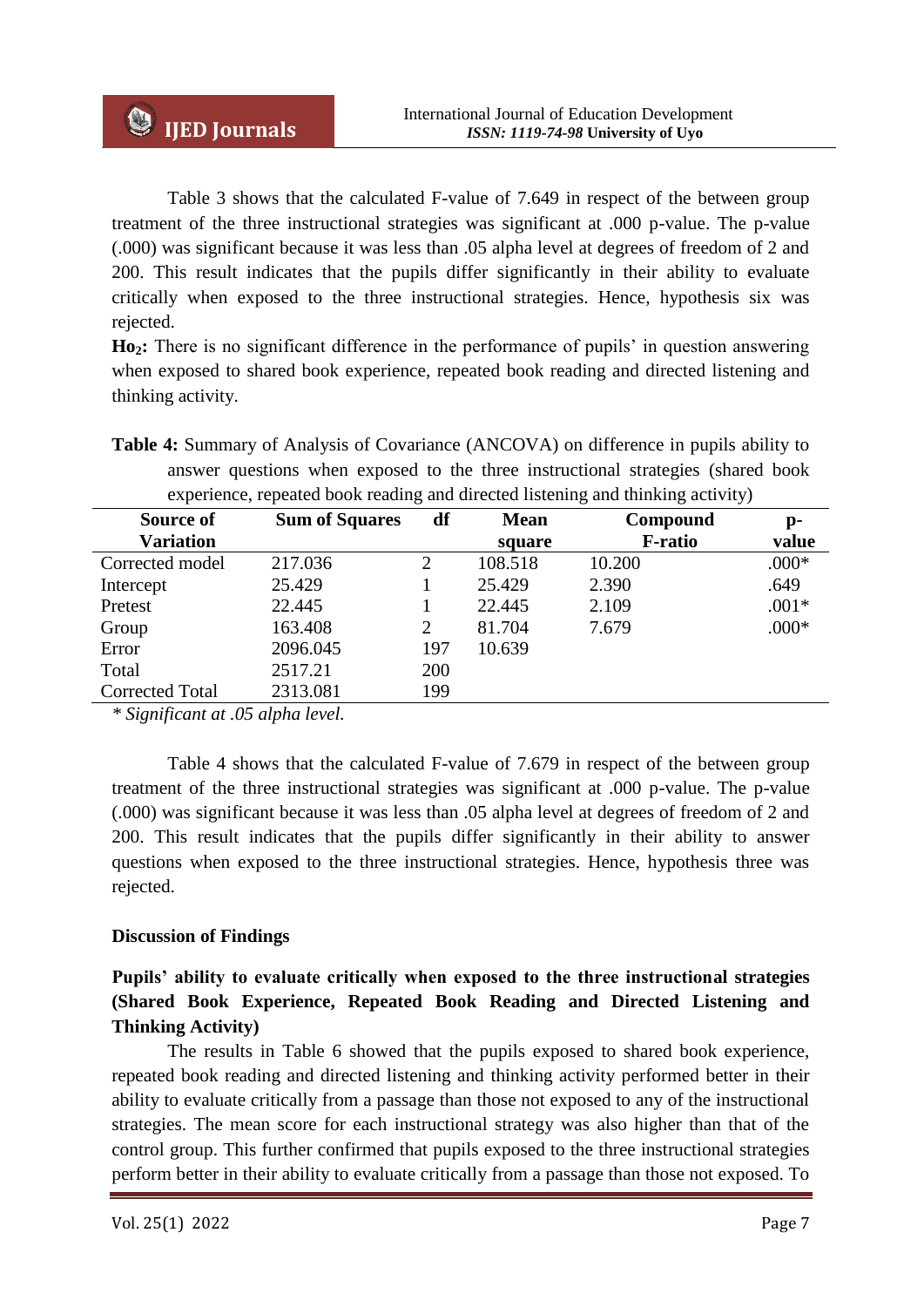evaluate critically, the pupils must demonstrate ability to talk about the characters in a story, evaluate that authenticity of a story and pass judgment to ascertain whether the character behaved well or acted well in the circumstance. It requires an individual to give a verdict to assess whether a character is good or bad as portrayed in a story or passage (Adam 2004). The ability to evaluate critically what is read requires the reader's ability to distinguish between good or bad generosity or greed, love or hatred depending on the circumstances. The child should be able to note what is real or fictitious in order to be able to note the up-to-date information presented. Adam (2004) stated further that pupils can learn to evaluate critically the early childhood and primary level of education, provided they are exposed to good teaching strategies.

The present study further found that there was significant difference in pupils' ability to evaluate critically when exposed to the three instructional strategies. The difference was observed from the post-test mean scores of pupils exposed to the three instructional strategies (shared book experience ( $\bar{X}$ = 8.80); repeated book reading ( $\bar{X}$ = 9.87) and directed listening and thinking activity ( $\bar{X}$ = 9.36). From the mean scores, it was evident that pupils in the repeated book reading group and those in the directed listening and thinking activity group performed better than those in the shared book experience group.

# **Pupils' ability to answer questions when exposed to the three instructional strategies (shared book experience, repeated book reading and directed listening and thinking activity)**

The result of data analysis in Table 3 revealed that the pupils exposed to the three instructional strategies performed better in their ability to answer questions from a passage than those not exposed to any of the instructional strategies. Further analysis with ANCOVA indicated that there was significant difference in pupils' ability to answer questions when exposed to the three instructional strategies. The difference occurred because the post-test mean scores for repeated reading ( $\bar{X}$ = 11.71) and directed listening and thinking activity (x = 11.15) were higher than post-test mean score of shared book experience ( $\bar{X}$ = 10.72). This result occurred as a surprise because majority of the teachers believed that the pupils should be able to answer questions from a reading comprehension passage irrespective of method used in the teaching. The ability to answer questions correctly from a story or passage is an indication that the individual understands what he has read. Repeated book reading and directed listening and thinking activity tend to have characteristics that make lessons clearer and understandable to the pupils. However, bitter, O'day, Gubbin and Socias (2011) stated that answers are relatively easy to find when the questions are partly couched in the exact words of the writer.

#### **Conclusion**

Based on the findings of this study, the conclusion reached were that pupils exposed to the three instructional strategies (shared book experience, repeated book reading and